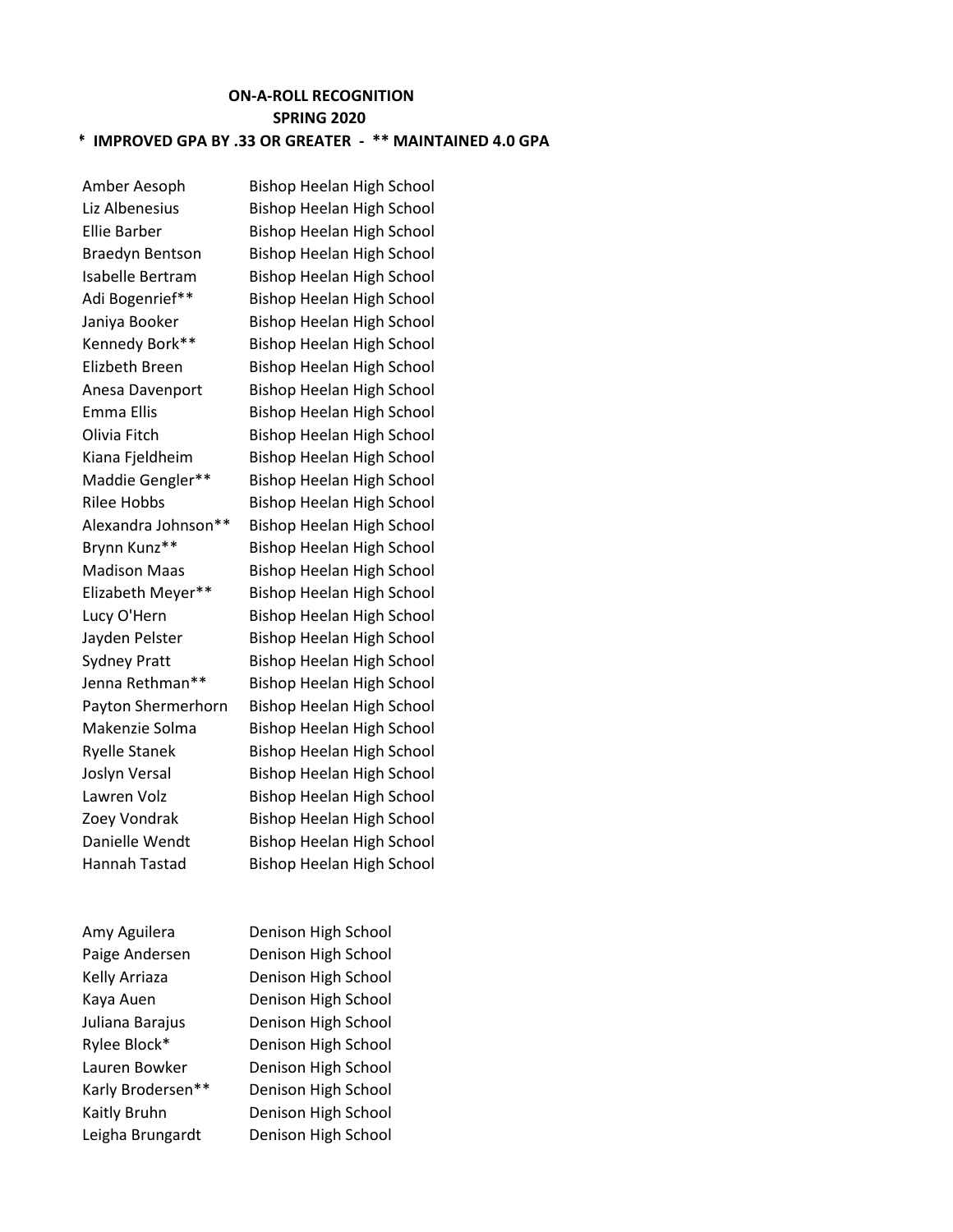Denison High School Denison High School Denison High School Denison High School Denison High School Denison High School Denison High School Denison High School Denison High School Denison High School Denison High School Denison High School Denison High School Denison High School Denison High School Denison High School Denison High School Denison High School Denison High School Denison High School Denison High School Denison High School Denison High School Denison High School Denison High School Denison High School Denison High School Denison High School Denison High School Denison High School Denison High School Denison High School Denison High School Denison High School

Addisny Petersen LeMars Middle School

Myrna Bowen LeMars Middle School Alyssa Dreckman\*\* LeMars Middle School Haley Feldman\*\* LeMars Middle School Abby Feuerhelm\* LeMars Middle School Ahbree Hanson\* LeMars Middle School Brenna Leraas LeMars Middle School Aubree Leusink LeMars Middle School Jaelyn Marienau LeMars Middle School Holly McNaughton\*\* LeMars Middle School Jerzie Nelson\* LeMars Middle School